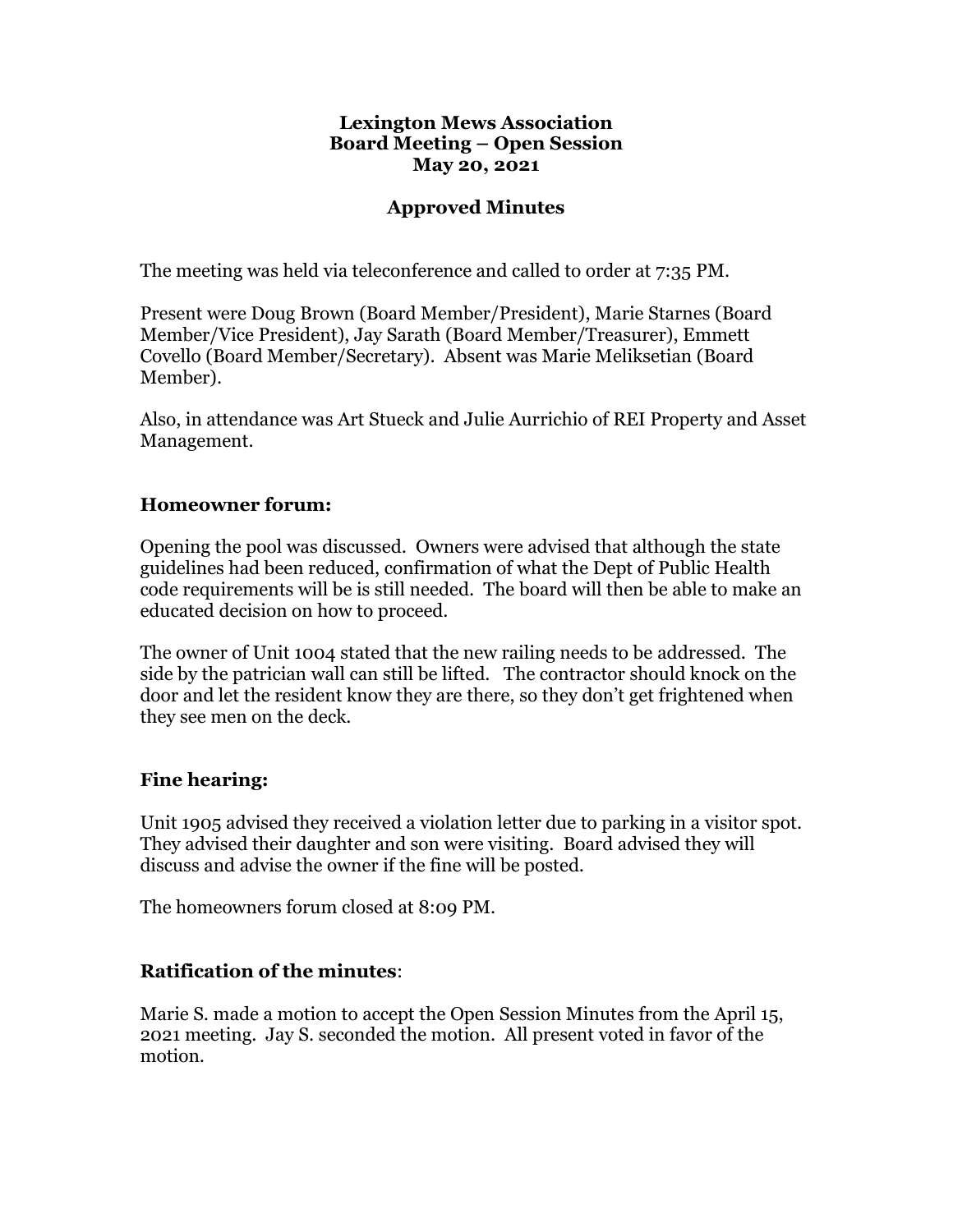### **REI Action Items:**

REI to follow up on the outstanding plumbing inspections and/or repairs needed. REI to advise who has not complied, who was fined and who is being sent another fine hearing notice.

REI to follow up on obtaining lease copies. Unit 1206 and other units who have not provided, should be advised they will be fined if not provided.

REI to send a warning letter to any units who have not complied with the dryer vent cleaning by June 15, 2021. REI to post charges for dryer vent cleanings when invoices are received from VentGard.

After discussion of the paving project proposals, the Board will discuss obtaining proposals from local banks on loans and having REI contact CIT.

After review of the proposals, REI will follow up with Lexington Court regarding what they will need to pay for their share of the paving project for the main road.

REI to follow up with RGR regarding when they will repair the crack in the tennis court.

REI to order a sign that says "pool closed" and arrange for the pool furniture to be put out and power-washed.

REI to send a notice to all owners with the 2020 audit results.

REI to advise owners if they need their garage door painted they should contact DBO. The association will pay DBO and bill back the owners.

REI to include the walkthrough notes in the next status package.

It was noted, the associations insurance expires 7/28/21. REI to obtain loss runs and request proposals from Hodge and Bouvier. The board will want both agents to attend a meeting to discuss the policies.

REI to follow up on action items as a result of the board walkthrough.

REI to follow up with the Units whose front doors did not get painted in the fall of 2020.

Board to review Swiftcricket proposal for maintenance.

REI to follow up with Bartlett Tree, trees were to be trimmed so that they did not overgrow onto the lights.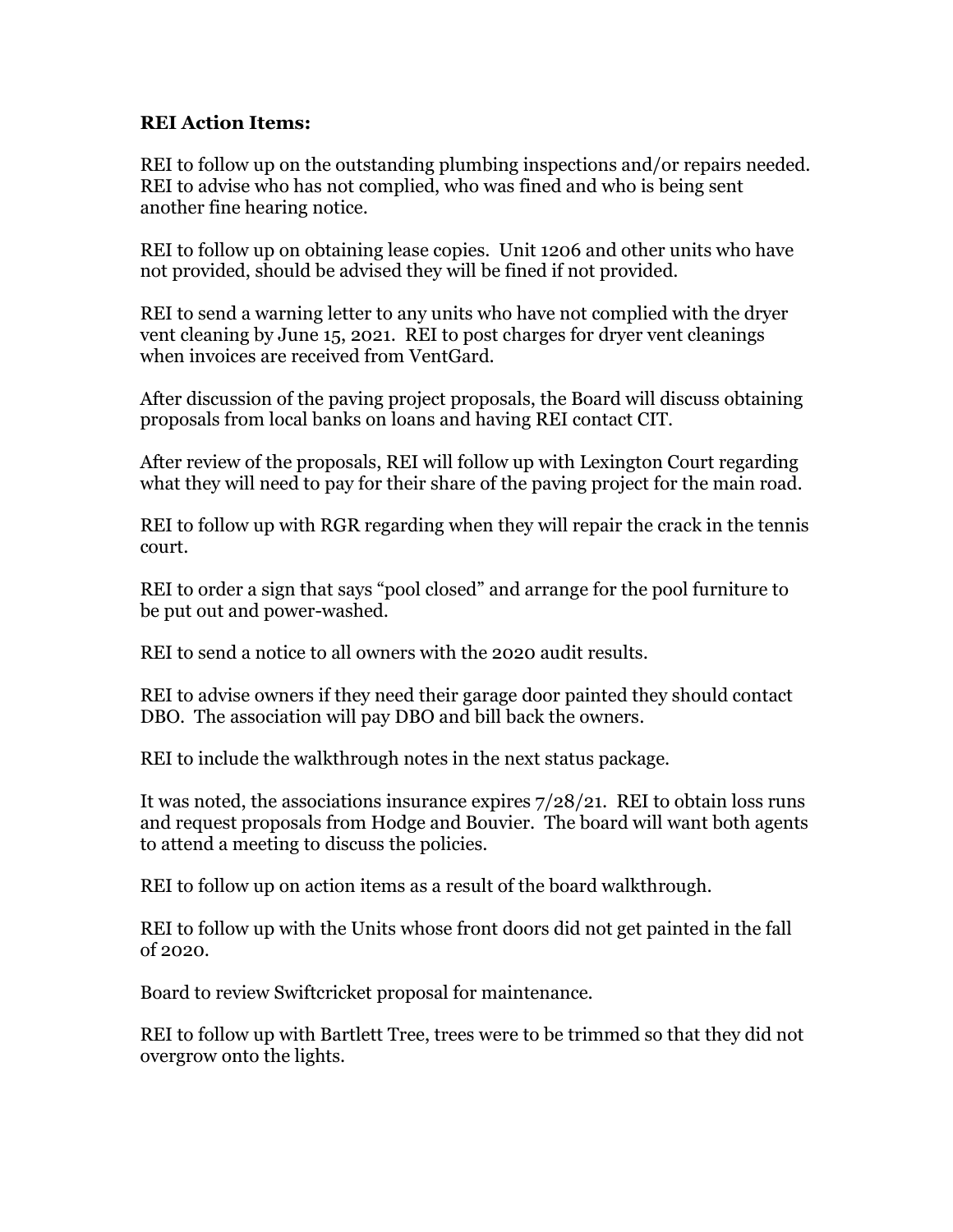REI to follow up with Bartlett Tree, on the center island there are still Riverbirch trees that have dead shoots that need to be removed.

REI to obtain a price to remove the tree by Unit 1608.

REI to confirm the cameras are on by the pool.

REI to follow up with Richie Roofing in June to see if he has an expected date to replace the buildings roofs at 1407, 1803, and 2204.

REI to follow up on the gutter cleaning along the wood-line post leaf bloom.

REI to follow up on having the drains checked (dipstick check) and confirm if any need cleaning.

### **Financials:**

The April 2021 financials were reviewed. The board would like the reserve transfer completed every month on or around the 3rd. If funds need to be transferred back to cover expenses, the board will approve with the newly created transfer form.

## **Proposals**:

REI to obtain a price from Dave Osborne to power-wash the fences along the main entrance road and behind the sign that indicated the location of units, the pool house, the mailbox stations, and spot power-washing as needed at all units' front/back. Units 2105 and 2308 indicated they need power-washing.

A separate meeting should be scheduled to discuss the paving proposals. REI to request Falcon Group provide hard copies of the bid package on 11x17 paper.

Marie S. made a motion to approve the Sunburst dated 5/18/21 for \$3,248.99 to address various landscaping items and the proposal dated 5/6/21 to address the lawn area at unit 3303 for \$292.46 as long as Sunburst agrees to reseed in the fall if the grass does not grow. Jay S. seconded the motion. All present voted in favor of the motion.

It was noted that through email, the board had unanimously voted to approve the Bats R Us proposal of \$3,100 to seal the 3300 building from bats and provide a 2 year guarantee. The work has already been completed.